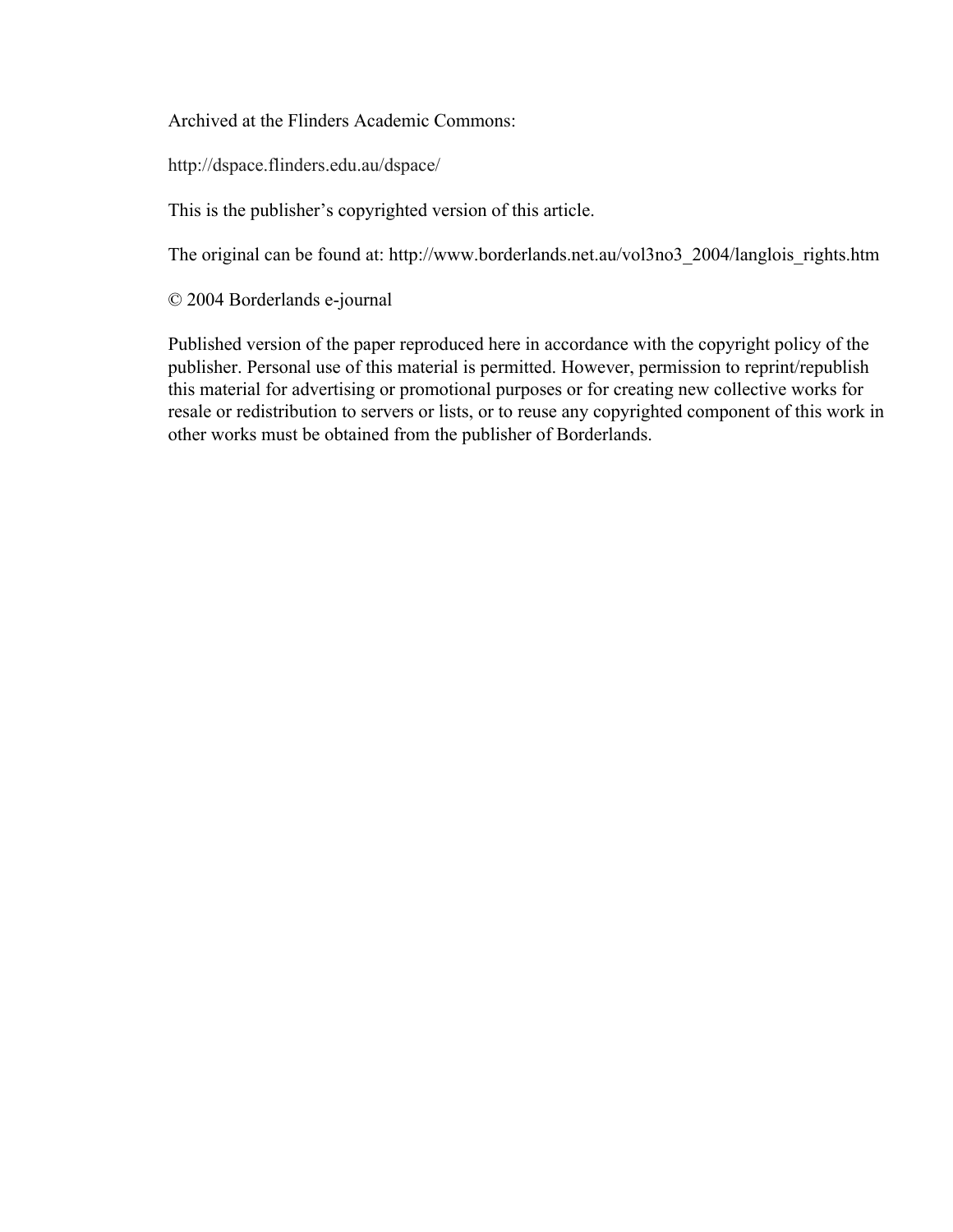

### **VOLUME 3 NUMBER 3, 2004**

# **Ambivalence About Human Rights**

**Anthony J. Langlois** Flinders University

*Australia… trumpets at home and abroad, its egalitarianism and democracy as well as its stances on related issues such as human rights and corruption, judging non-Western countries in the region unfavourably by these criteria, while Australia's own record on important fronts is disgraceful.*

**—D'Cruz and Steele,** *Australia's Ambivalence Towards Asia***, p 19.**

#### **I**

1. In *Australia's Ambivalence Towards Asia* JV D'Cruz and William Steele set out a critique of the way in which Australia and Australians think about and behave towards Asia. In particular, D'Cruz and Steele focus on the gap between the liberal democratic egalitarianism which stands as Australia's purported national credo, and the actual practice of political, economic and cultural ties between Australia and Asia.

2.The opening claim of *Ambivalence* is that the principle of egalitarianism, the rhetorical centre piece of Western political morality, has been denied by Australia's conduct towards Asia, and towards its own minority groups. The uncompromising message of this book is that when it comes to Australia's attempts to set the moral tone of our region – be it by trying to provide leadership on regional cooperation and security, economic development and liberalisation, the encouragement of democratic governance and accountability or a specific concern with human rights standards and violations – that on all these counts, both in the present and historically, Australia has at best an ambivalent record, and at worst is regularly and systematically hypocritical. Indeed, the very assumption that Australia has a role to play in 'setting the moral tone', is at the core of the problem.

3. The theory may be egalitarianism, but in practice – to use a phrase from one of D'Cruz and Steele's chapter titles - the 'superiority of being us' is so deeply ingrained, that the suggestion that 'our' ideas about and plans for Asia as a region would not be automatically agreed to by any clear thinking and insightful resident of the region is met by incomprehension from our political elites. Our way of viewing the world is after all the best way. Liberal democracy – the side we were always on has won the battle of ideologies and is now recognised as the best form of political association (Fukuyama, 1992); the future lies in helping Asia realise this in its own context.

4. The hypocrisy that D'Cruz and Steele wish to highlight functions against this background on two levels. The first of these is quite straightforward. Australia does not practice what it preaches. It claims to be an egalitarian liberal democratic society. But, it is consistently and systematically selective about who gets to enjoy the privileges of such a polity, even within its own ranks. The way in which indigenous peoples have been and continue to be treated is the primary referent here, but other ethnic minorities also experience exclusion from Australia's egalitarianism:

Thus pluralism was corralled within an Australian racism determined by the strategic 'democratic' / majority ruled exclusionary manoeuvres of an elite that represented powerful Anglo-ethnic individuals and groups in Australian society at the beginning of the 20th century….Not only did the Anglo-ethnic elites who led Australia [at Federation] not represent people of the 'wrong' colour (Aborigines, Asians or Pacific Islanders), but they also did not represent people of the right colour but wrong class (that is, poor whites), wrong ethnicity and/or hue (such as Southern Europeans), wrong gender (women),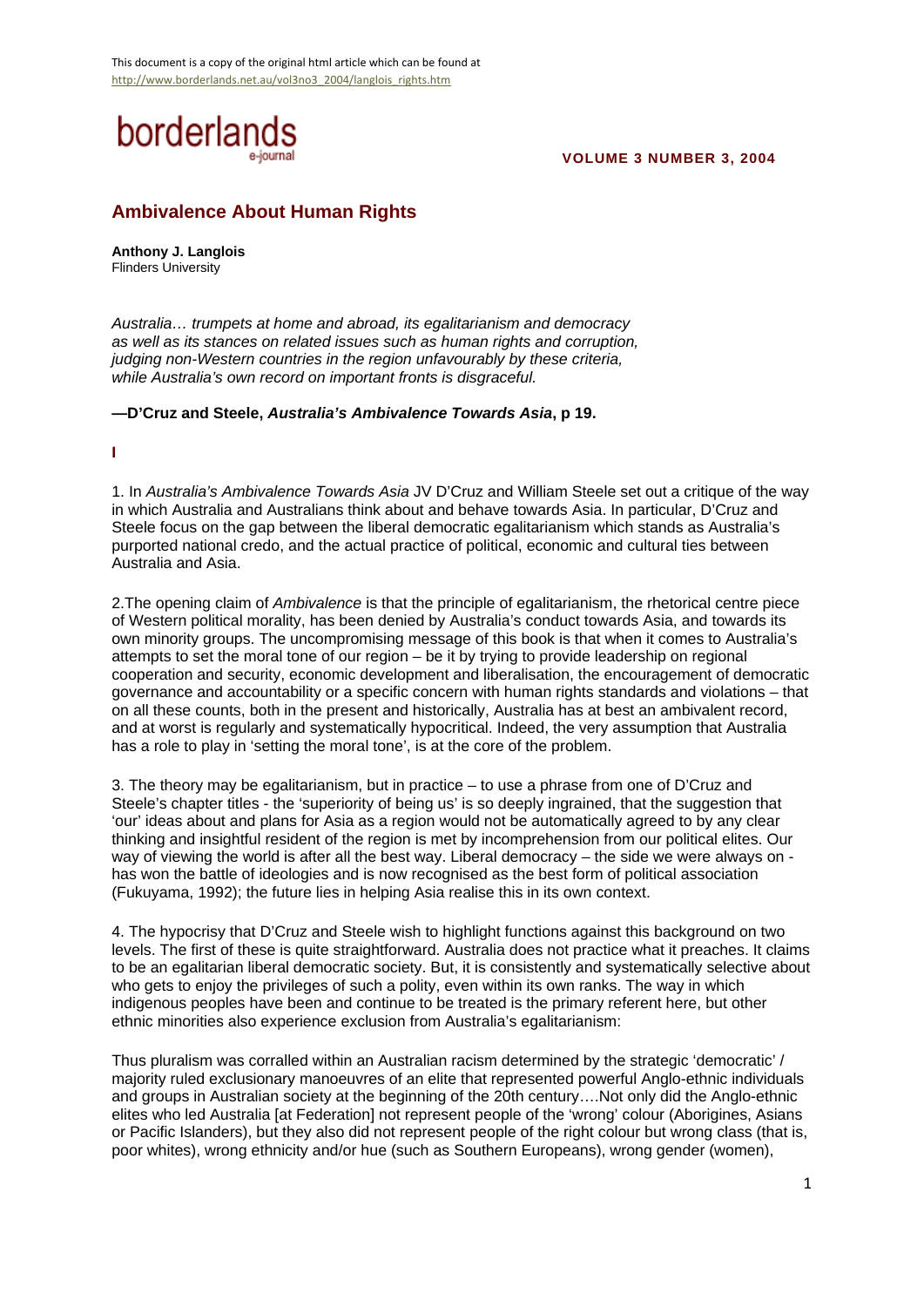wrong sexuality (lesbians and gay men), or wrong religion (non-Christians, more specifically non-Protestants) (43).

### **II**

5. The second level of hypocrisy for which the authors argue applies to Australia's doctrines of egalitarianism and human rights themselves. Here, what is at stake is not just that we fail to practice what we preach. The question is about what we preach itself. From where do we get our liberal democratic egalitarianism and why do we think we have a licence to preach it at gun point (sometimes quite literally) to others? (See Burke, 2001). As I noted above, why is it that 'we Australians' assume the mantle of responsibility for the moral tenor of our region, and further assume that this means that others should become like us?

6. The assumptions which D'Cruz and Steele critique are those which suggest that the established Western expressions of liberal democratic egalitarianism are the only ones which fall within the bounds of respectability; it is these which Australia and other Western agents have the responsibility to see founded and flourishing in Asia (and elsewhere). 'In stunning unawareness, Western elites stalk the globe oblivious to the unexamined, and therefore fundamentalist, nature of the idiosyncratic and solipsistic construction of their particular 'sacred and inviolate' brands of 'democracy', 'freedom', or 'human rights''(42).

7. It is not that the authors do not like democracy, freedom or human rights – on the contrary, the logic of their book is that they wish for more of them. What they don't like, is the fundamentalism which is associated with the particular historically dominant versions of these which have served the rich and powerful states, and which are being forced by those same states on others, regardless of local conditions, traditions, ethical systems and other pertinent circumstances (See also Langlois, 2001). As they argue elsewhere, it is not that these democratic notions are not valuable, but that their present, historically developed, institutionally entrenched and Western oriented form is considered non-negotiable (45). Indeed, following on from 'the superiority of being us', it is assumed that these Western traditions should as a matter of course supplant the pre-existing social and political milieu. Thus, the familiar outcomes of fundamentalisms of all types is encountered: that the standard proclaimed is used to enact its other – in this case, on the global scene, the liberalism purportedly embodied in our global institutional architecture proves to be illiberal, undemocratic and the very embodiment of inequality.

# **III**

8. Of particular support to D'Cruz and Steele in this argument is the set of issues – again, difficult and central issues within political theory – associated with the universal nature of the claims of Western liberalism. As they express it:

One recalls the persistent assumption that only the 'West' is capable of a globally inclusive moral framework, and the pervasive neo-Hegelian imperative which requires that the 'East', lacking desire, invite, even solicit, outright subjugation or absorption into a 'higher' and indeed purportedly universal/Western synthesis in ideologies such as a particular form of 'democracy' or a particular perspective of 'universal human rights,' or into value-laden, potentially or effectively globalising structures such as APEC, the IMF or the WTO (38).

9. Two strategies were taken here, the authors argue, in the Western traditions. The first was to construct morality along the lines of a universal rationality and then to deny to non-Westerners the capacity for such rationality. This quickly led to a denial of membership in that class, 'humanity'. Consequently, people such as the Australian indigenous population did not count as persons, and did not need to be treated according to the tenets of the erstwhile 'globally inclusive moral framework' (See also Brown 2002, esp. ch. 6).

10. A second strategy was to deny the particularist, historical, local, and dynamic nature of the Western intellectual framework itself, the so called 'Enlightenment Project' (Gray, 1995, chapter 10).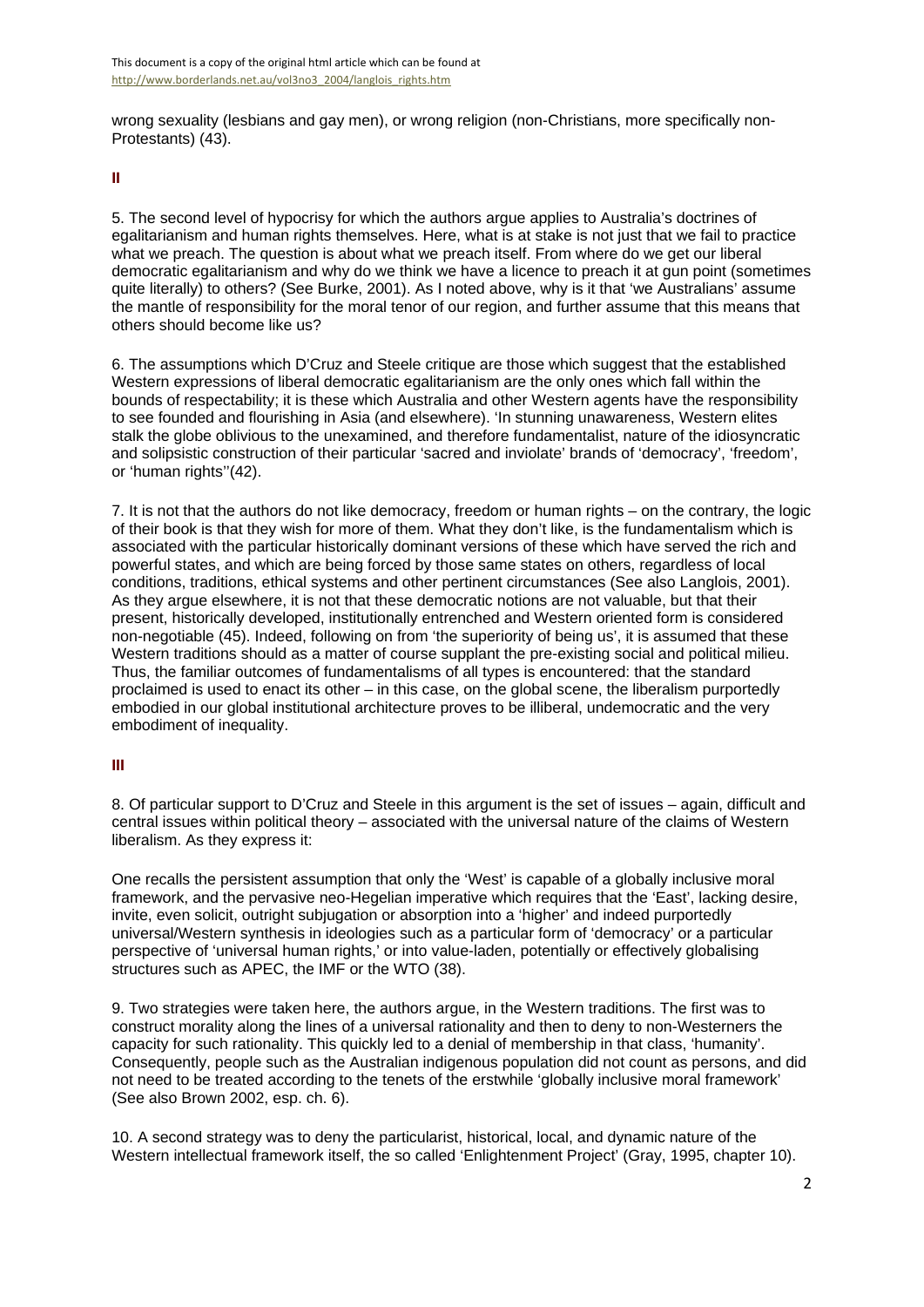D'Cruz and Steele argue that there is an ongoing research programme that should be pursued, which considers the ways in which the 'Western local became the worldwide universal (107).' This development, which many frame in terms of globalisation, has a great number of dimensions: economic, social, cultural, political, intellectual, sociological, religious, all of which operate together in multiple ways (Held and McGrew, 2002). For some theorists, the advancing pace of globalisation is a boon, because it forces us to come to grips with our common humanity, our common rootedness on this planet, and our need to get on with each other if we are to continue with life at all (Pogge, 2002:33). D'Cruz and Steele are quite comfortable with such concerns – going so far as to say that concerns about our common humanity are valid and well accommodated by the family of liberal philosophies (166).

11. However, their criticism is that our commonalities are not the only things that matter. Our differences are also important, 'especially for ethnic groups, which volubly proclaim their distinctions and separateness, and are routinely criticised by unforgiving liberals for contradicting an ideal of nonextra-group-encumbered-presence-as-citizens' (166; 140; see also Kenny, 2004 and Gregg, 2003). Individuals do not exist just as individuals anywhere. Their very construction as 'citizens' is itself a substantive and tradition dependent identity, one central to the various intellectual traditions of the West (See Taylor, 1989). But D'Cruz and Steele would argue that in the Asian region there are other identities of various sorts which are as fundamental to the societies in question as citizenship is in the West (Langlois, 2001). These should not be excised and cut out from consideration prejudicially; nor simply because those liberties taken for granted by the Western elites, who now number Asia as one of their favourite playgrounds, have become such automatic reflexes that no other way of responding to the political epiphenomena of the human condition seems creditable.

12. The stress on the idea that these non-Western identities should not be excluded prejudicially is of greatest importance. I mean by this, not that we cannot judge certain behaviours as unacceptable, but rather, that any such judgements should be reflective, considered, and – given the constraints of the human condition – defensible on non-arbitrary grounds. Such judgements as these are indeed what motivate D'Cruz and Steele to write as they do about Australia; they lie behind the work of many who are human rights activists, political advocates, journalists, academics and the like. Such judgements also ground the views of many who, on reflection, see certain ways of being that exist in Asia which they argue need to be changed – certain fundamentalist religious or authoritarian governmental practices, for example. D'Cruz and Steele's own implicit liberalism – indicated by their commitment to egalitarianism - leads me to think that they would support such a view strongly. However, as they say, they are not writing a book about the behaviour of Asian states, but about the behaviour of Australia toward Asia. Their whole argument, after all, is predicated on the inconsistency and hypocrisy of Australia and 'the West' in general, not on the fundamental wrong-headedness of egalitarian values. They do not mount an argument against egalitarianism (although at times their railing against liberalism may be taken as such); rather, they argue that egalitarianism has not been adequately practiced. Their argument supports the further elaboration of egalitarianism, and judges behaviour that does not meet egalitarian standards, be the breaches by agents in or representing Australia (the book's focus), Asia or anywhere else. (In this sense they support a kind of postcolonial liberalism (Ivison, 2002).

### **IV**

13. While D'Cruz's and Steele's book is premised on our capacity to judge our political environment in terms of egalitarianism, their theoretical framework for this depends on the view that all we have to work with in our social universe are 'temporarily negotiated and stipulated meanings for terms' (125). There are no universals that are beyond dispute, no political conceptions that can escape the historicity of their development, no metaphysical ultimates which can unproblematically ground our claims (Langlois, 2001; 2004). These perspectives (themselves widely debated in theoretical circles) are used in support of the genuine egalitarianism which D'Cruz and Steele would have us work towards from what we have now: an egalitarianism which is open to and equally contributed toward by the various human traditions, rather than being the result of one such tradition as it is foisted upon others.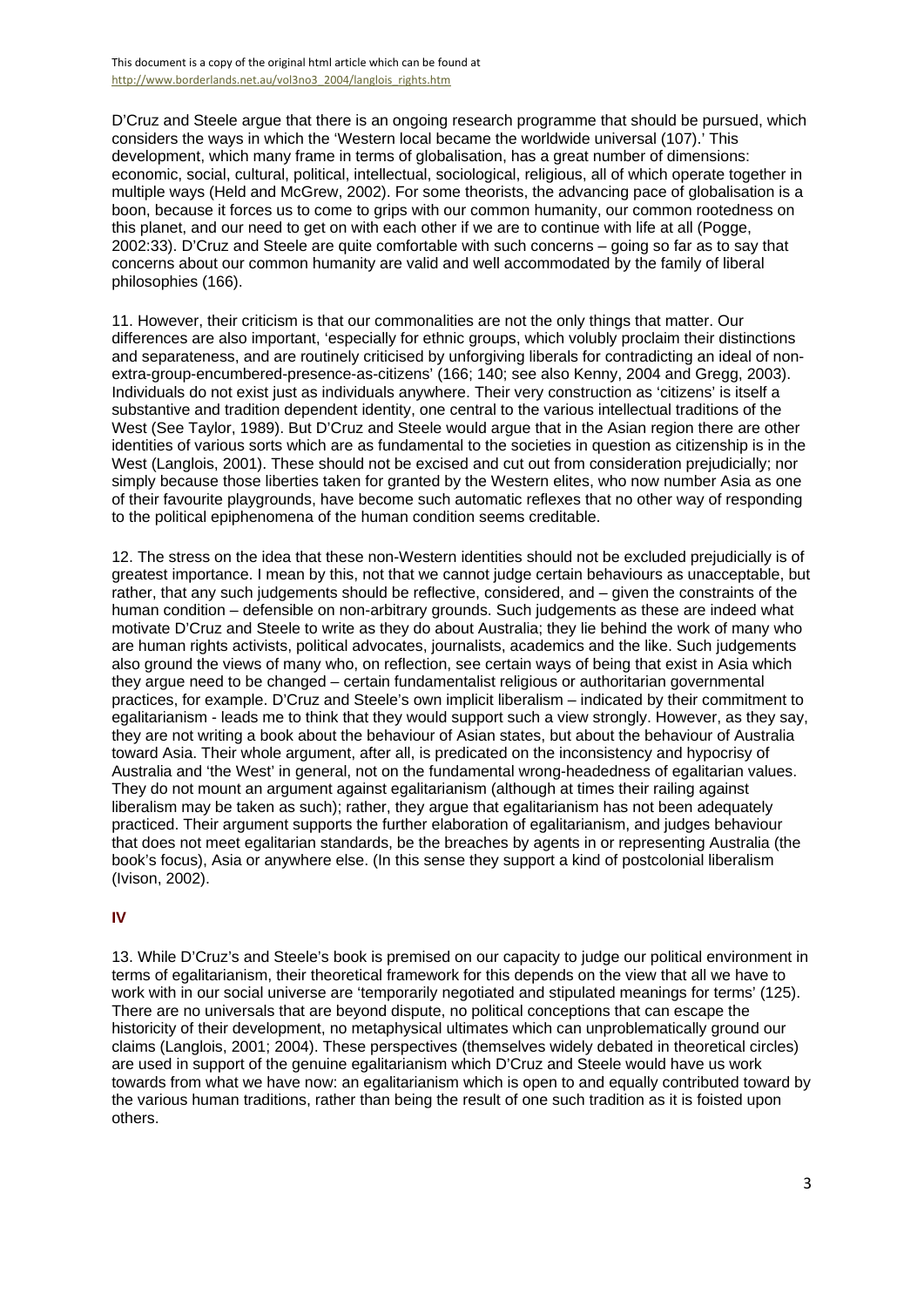14. Here it is that the earlier discussion about hypocrisy and human rights takes on an added significance. For it is not just that Western states like Australia have been selective about who they include in their practice of rights; they have also been selective in how they determine what rights are, what they are rights for, how the rights are protected, who does the protecting, and so on. Thus, as noted above, the claim is not just that Western agents have not practiced what they preach, but that when they posit *universal* rights, they are fabricating the history of the idea and institutional development of rights, and using that fabrication as a means to further universalise their own hegemony (Gaete, 1993). Rights themselves are not abstract ultimates, but are also contingent, historical, creations of various political traditions (Brown, 1999). What, then, of human rights universalism?

15. A common response has been to argue that the human rights framework brings together all that is best in the variety of the world's religions and cultures; that human rights represent what it is that we have in common as human beings; that human rights are about our shared humanity. Despite its good intentions, this approach causes the world's religions, philosophical traditions and sacred texts to be submitted to what – in the religious tradition of my childhood – is called 'proof-texting' (See Langlois, 2001, 138). Someone has the view that X is good, and so goes looking in Holy Writ for a set of words that will back up their view. This process of course disregards the text as something that holds its own integrity, ignores complex fields of historical and cultural scholarship, and subjects the text to the ends which the 'someone' in question has already, in advance, determined for it.

16. The attempts to claim that human rights are universal because there are materials in all the human traditions which at times are consonant with the values of human rights fails to take seriously either the realities of the origin and history of human rights, or the nature of the human traditions. These are complex, self- and other- contradictory, dynamic, and often newly re-created or reimagined (this, after all, is the essence of being a tradition, rather than being a dead historical artefact). The very claim that these traditions all support universal human rights, and are all revered or accepted in an egalitarian way, is belied by the way in which scholars and the dilatants of human rights advocacy pick and choose only those aspects of the world's traditions which they can use as proof texts. The many other important aspects of really existing people in really existing communities (Elshtain, 1999) - which simply would not be if all one had was a 'non-extra-group-encumberedpresence-as-citizen' – are ignored.

17. As I have argued elsewhere, the end result of this process is not a pluralist egalitarianism which approaches people and traditions in the first instance with equality and an intention to find out what is there, but a prejudicial approach which has determined in advance that what cannot be reduced to the established language of human rights is at best peripheral and at worst unacceptable (Langlois, 2001). As D'Cruz and Steele put it, 'The problem…is the unstated assumption by most Western commentators and their Asian admirers that only those indigenous traditions homologous to Western ones should be honoured, and only to the extent that they are Western-like' (127). The authors' argument about civil society, for example, is in this vein. They are highly critical of the application of civil society to Asia: 'Our argument is not against the notion of civil society as such…. The problem is that, once again, when something is believed to be appropriate and useful for the West, the Western missionary zeal requires that the rest of the world should adopt it, whatever it may be (133)' (but see Keane, 2003).

18. In the end, D'Cruz and Steele's arguments on this front are not against human rights, liberalism, civil society and so on as such, so much as they are against triumphalist, fundamentalist and narrow institutional interpretations of these. They do not want the cultural traditions of Asia to be merely instrumentalised as means for supporting a human rights regime designed for a Western postindustrial state, for example; but, at the end of the day, the authors support human rights, and support some version of the liberalism behind human rights which in turn is premised on egalitarianism. Indeed, their own pluralism is derived from this egalitarianism. The fundamental question of how this commitment to egalitarianism squares with the commitment to a historicist, non-foundational and antimetaphysical theoretical stance is not explicitly addressed.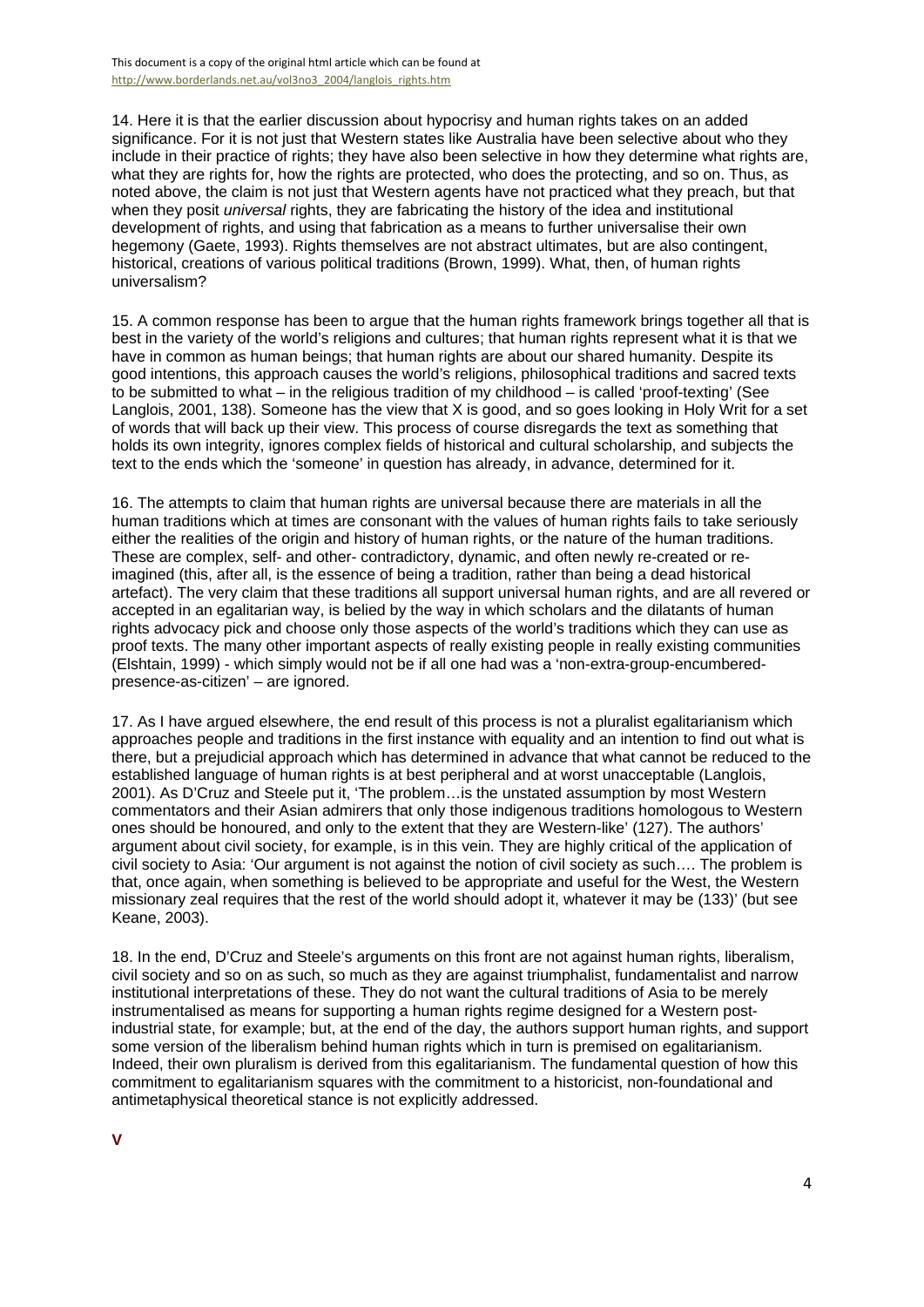This document is a copy of the original html article which can be found at http://www.borderlands.net.au/vol3no3\_2004/langlois\_rights.htm

*For Australia to be genuinely democratic, a framework of values, principles and procedures would have to evolve into one that has been arrived at by at least stages of negotiation among the groups in Australia. None of them… should be excluded prior to negotiations, for 'assimilation always implies coming into the game after it has already begun, after the rules have already been set, and having to prove oneself according to those rules and standards'(Young 1990: 164) …Such a policy would itself need to be negotiated by all the groups inhabiting Australia; nothing should be taken for granted in a genuine democracy. No pre-emptive first strike claim to baseline carrier status by any one group can possibly be the starting point of reconciliation or integration for all in any genuine democracy: in a multicultural society that is genuinely democratic, reconciliation and integration needs to begin from a baseline that is pluralist and negotiated (not from any privileged baseline) (57).*

19. This quotation is useful because it crystallises the tension just noted which runs throughout the whole of the analysis provided in this book. This tension in its simplest form is the familiar one between universalism and relativism. The universalism is found in the principle of egalitarianism, upon which the critique in the book is based. The relativism is found in the consequence of applying an egalitarian outlook to the religious, cultural, political and social forms found in Asia.

20. In the above quotation, D'Cruz and Steele argue that for egalitarianism to be satisfied, the principles we use in our (global) political and social organisation have to emerge out of negotiation. Egalitarianism here is seen to demand that all forms of being in the world be given a priori equal status (at least for the purposes of initial negotiation). No pre-negotiation principles are accepted because of the dual problems of exclusion and assimilation, both of which would seem to imply a nonegalitarian approach to the identity and culture of the other in question. And yet this itself presupposes a set of principles – precisely those liberal egalitarian principles which are used to arrive at the conclusion that assimilation and exclusion (as represented by a 'baseline') are problematic.

21. Despite the claim that there should be no privileged baseline from which negotiations take place, such an account of negotiation as is provided above needs liberal egalitarian principles in order to be initially established. Indeed, exclusion and assimilation are viewed as undesirable because they rest on pre-negotiation judgements which assert that some ways of being are better than others. Egalitarianism and democracy too are normative positions that assert that some ways of being are better than others. So it is not actually negotiation which is the panacea, nor having a base-line which is the problem. It is which baseline you have or espouse, it is which judgements you make, which views are excluded from or assimilated to any given way of life. This is the crucial matter. By affirming negotiation in the way they do above, the authors make the mistake of much recent liberal theory – which is to suppose that it is possible to establish our political norms on the basis of purely procedural considerations.

22. In order for the egalitarianism on which much of the book rests to carry the weight of the authors' argument, the cultural negotiations we engage in do in fact need to rest on a privileged baseline, one which endorses and substantiates the wisdom of a liberal egalitarianism (albeit one that is pluralist and tolerant in outlook [See Tan 2000]). It is this baseline which prepares us to approach the other without prejudice in the first instance in order to conduct negotiations. That Australia, and the West in general, has consistently failed to do this despite claiming to be proponents of liberal egalitarian does not in itself undermine the value of liberal egalitarianism – although such behaviour undoubtedly raises the chances of guilt by association, and thus disaffection.

23. Despite criticising both the theory and practice of Western liberalism, D'Cruz and Steele have not (as it sometimes appears) written a book which refutes liberalism as such. In my view, their book is more accurately characterised as an attempt to try and provoke Australia's liberal egalitarianism to a more consistent realisation of itself. They are undoubtedly critical of what they call *fundamentalist* liberalism: an unreflective, over-exuberant and triumphalist attempt to legislate one form of liberal values for all, globally. What D'Cruz and Steele advocate, by contrast, is a self-reflexive, historicist, pluralist form of liberalism – but nonetheless, a form of liberalism. And this is why they exhibit such a strong sense of outrage at the in-egalitarian treatment of minorities within Australia, and at Australia's ambivalence in its relations with its Asian neighbours.